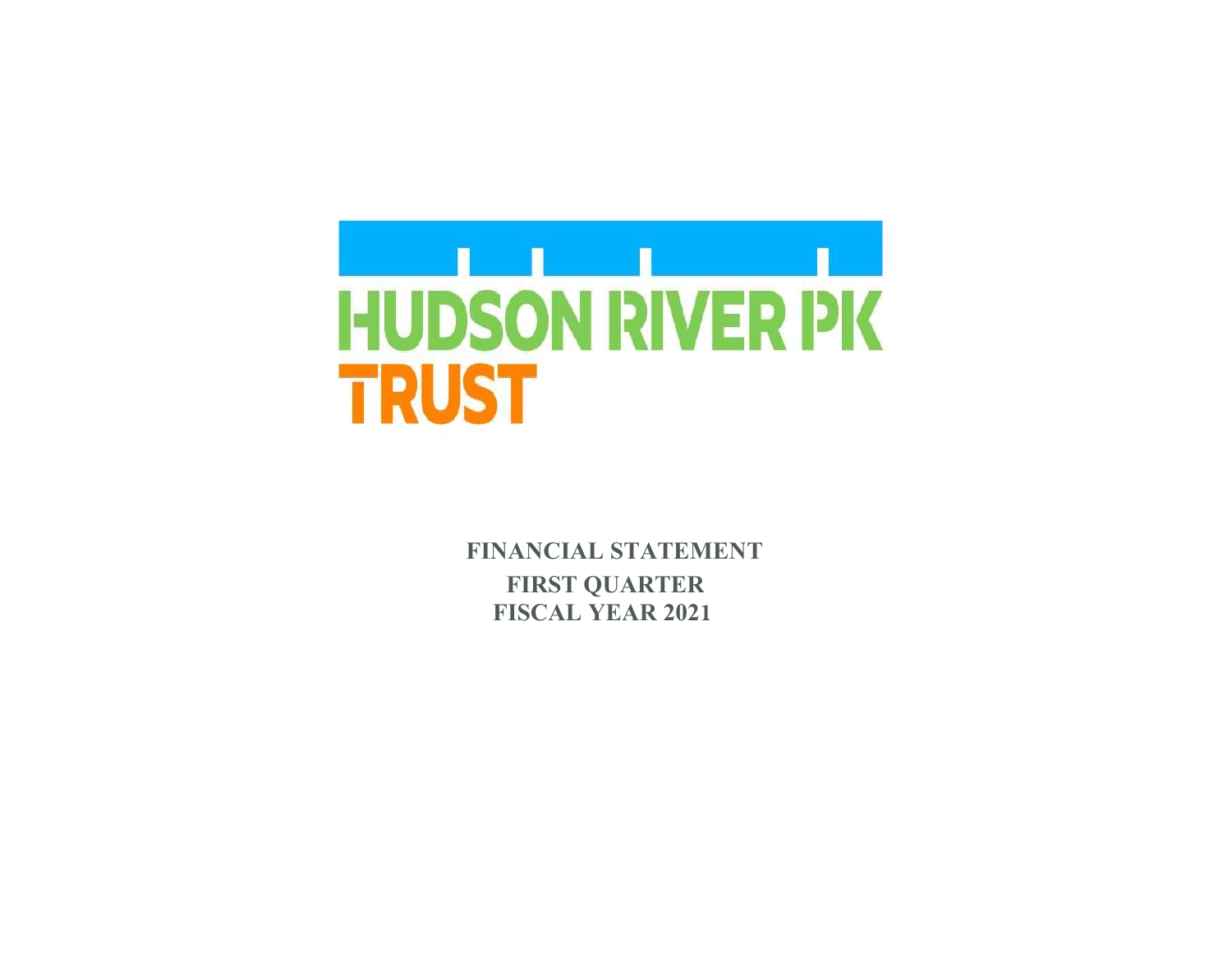## **HUDSON RIVER PARK TRUST (A Public Benefit Corporation in the State of New York) Statement of Net Position at June 30th, 2020 unaudited**

| <b>Net Financial Position</b>                     |               |
|---------------------------------------------------|---------------|
| <b>Current Assets:</b>                            |               |
| Cash and equivalents                              | \$61,782,860  |
| Investment                                        | \$174,117,000 |
| Accounts receivable                               | \$15,789,754  |
| <b>Total Current Assets</b>                       | \$251,689,614 |
| Deferred Rent                                     | \$456,597     |
| Prepaid expenses                                  | \$184,466     |
| Long Term Receivables (25% FEMA Receivable)       | \$1,736,647   |
| Construction in progress                          | \$130,853,803 |
| Property and equipment, net                       | \$507,853,204 |
| <b>Total Other Assets</b>                         | \$641,084,717 |
| <b>Total assets</b>                               | \$892,774,331 |
| <b>Current Liabilities:</b>                       |               |
| Accounts payable                                  | \$4,532,377   |
| Accrued expenses (Includes net pension liability) | \$9,564,491   |
| <b>Other Liability</b>                            | \$1,654,300   |
| <b>Total current liabilities</b>                  | \$15,751,167  |
| Other Postemployment Benefits Obligation          | \$22,323,300  |
| Deferred inflows of resources - unearned revenue  | \$4,387,845   |
| Net position:                                     |               |
| Net investment in capital assets                  | \$638,707,006 |
| Restricted for capital expenditures               | \$158,676,974 |
| Unrestricted                                      | \$52,928,038  |
| <b>Total net position</b>                         | \$892,774,331 |

\* Under Review